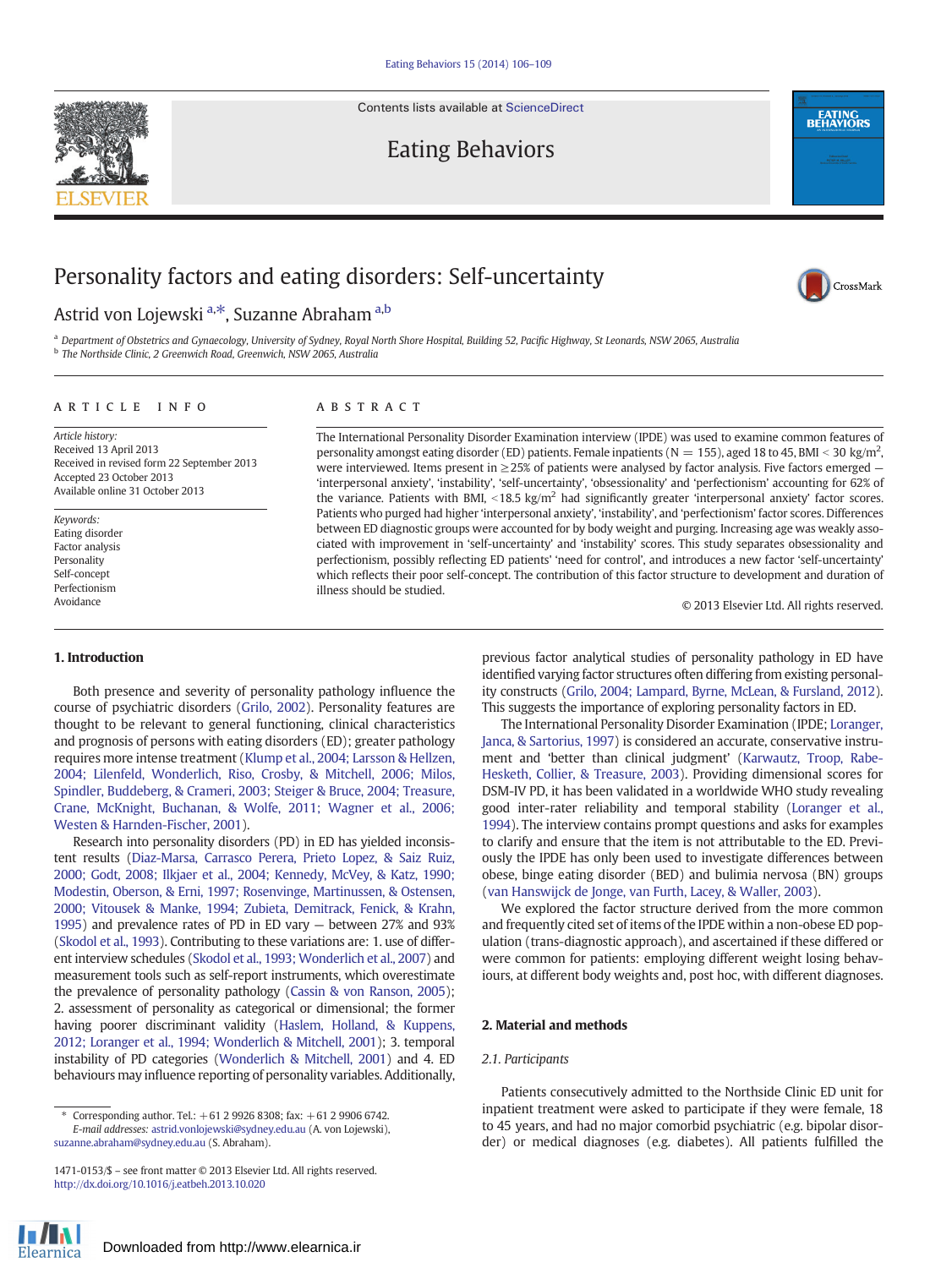# <span id="page-1-0"></span>DSM-IV criteria for a current ED [\(American Psychiatric Association](#page-3-0) [\(APA\), 1994\)](#page-3-0).

# Of the 171 eligible patients approached 16 did not give consent. There were no significant differences between those participating or not participating for age and current BMI. Of the 155 participants included in the study 34 had a diagnosis of anorexia nervosa-restricting type (AN-R), 29 a diagnosis of anorexia nervosa–binge/purging type (AN-BP), 44 had BN and 48 were diagnosed with eating disorder not otherwise specified (EDNOS). Average age of sample was 24 years (SD 6) and there was no significant difference between the ED diagnostic groups on ED QOL Global Score (mean 16, SD 4).

# 2.2. Measures

The IPDE is a semi-structured clinical diagnostic interview created as a standardised and international resource to assess PDs. The items cover all criteria for the ten Axis II disorder diagnoses of the DSM-IV. All items are rated as definite (score 2), probable (score 1) or absent (score 0). The dimensional score is calculated by adding up all item scores of a PD (0, 1 or 2). The dimensional scores were used as they have higher reliabilities than definite categorical scores (score 2) [\(Loranger et al., 1994\)](#page-3-0).

Additional clinical data were obtained at interview, through case notes and the self-report Eating and Exercise Examination (EEE) which contains the Quality of Life for eating disorders (QOL ED) Global score and examines ED behaviours (objective binge eating, excessive exercise, laxative abuse, self-induced vomiting) over the previous three months [\(Abraham, Brown, Boyd, Luscombe, & Russell, 2006;](#page-3-0) [Abraham & Lovell, 1999](#page-3-0)).

#### 2.3. Procedure

Participants were interviewed during admission to a specialised ED unit from 2006 to 2011 (once medically stable and after at least three weeks of regular supervised eating and weight maintenance or weight gain as appropriate). The interviews were conducted by specialists trained in using the IPDE and checked by one expert clinician. Approval was granted by the Human Ethics Committees of the University of Sydney and the Northside Clinic.

#### 2.4. Statistical analysis

A large sample size would be required if all 80 IPDE variables were included in a factor analysis. Consequently, measures were taken to reduce the number of variables included in the factor analysis. Specifically, only items showing adequate response variation, defined as symptom presence of  $\geq$  25% were retained, keeping the ratio of ten sub-jects for each question which is common in the literature [\(Costello &](#page-3-0) [Osborne, 2005](#page-3-0)) and in keeping with [Gorsuch's \(1983\)](#page-3-0) recommendation of five subjects per item, with a minimum of 100 subjects. The number of factors was confirmed by scree plot. Principal components analysis using varimax rotation was conducted on the responses to the remaining eleven questions (detailed in Table 1). Sampling adequacy was assessed using the Kaiser–Meyer–Olkin (KMO) statistic and the strength of the relationship amongst the variables with Bartlett's test of sphericity. Factors with an eigenvalue  $>1.0$  [\(Comrey & Lee, 1994](#page-3-0)) and factor loading  $>0.50$  ([Field, 2005\)](#page-3-0) were retained.

Factor scores were calculated by multiplying item scores by the item loading and summing. Univariate ANOVA, controlling for age, compared factor scores by ED behaviours (presence of self-induced vomiting, laxative use, objective binge eating at least once/week, and excessive exercise on more than 19 days/month). Post hoc univariate ANOVA were run for the four ED diagnoses for each factor with age, BMI and purging as covariates. The data were analysed using SPSS version 19.0 and alpha was set at 0.05.

# 3. Theory/calculation

Researchers have demonstrated that many PD features originally construed as uni-dimensional are in fact not. For example, [Lampard](#page-3-0) [et al. \(2012\)](#page-3-0) demonstrated two dimensions of perfectionism in ED patients: self-oriented and socially prescribed; and [Grilo \(2004\)](#page-3-0) reported DSM-IV obsessive–compulsive PD had three factors amongst BED patients: rigidity (interpersonal aspect), perfectionism (intrapersonal aspect) and miserliness (behavioural aspect). These researchers concluded that the results are important in regards to the development, maintenance and treatment of ED comorbid with axis II features, in particular the 'intrapersonal', 'self-oriented' feature of 'perfectionism'

#### Table 1

Factors arising from factor analysis of the 20 most frequently cited IPDE questions (principal components analysis with varimax rotation).

| Factor                | Original IPDE Scale  | Statement                                                                                                                  |         | $\overline{2}$ | 3       | $\overline{4}$ | 5       |
|-----------------------|----------------------|----------------------------------------------------------------------------------------------------------------------------|---------|----------------|---------|----------------|---------|
| Interpersonal anxiety | Avoidant             | Inhibited in new interpersonal situation; quieter and<br>more cautious than usual as feels inadequate, unsure,<br>inferior | .838    | .074           | .043    | $-.058$        | .074    |
|                       | Avoidant             | Preoccupation with being criticised or rejected in<br>social situations                                                    | .735    | $-.030$        | .250    | .046           | $-.022$ |
|                       | Avoidant             | Views self as socially inept, unappealing, inferior                                                                        | .705    | .356           | .072    | $-.019$        | .093    |
|                       | Avoidant             | Reluctant to take personal risks or engage in new<br>activities as may prove embarrassing                                  | .612    | .213           | .209    | .182           | .066    |
|                       | Avoidant             | Not willing to get involved with people unless certain<br>of being liked                                                   | .591    | $-.016$        | $-.012$ | .263           | .022    |
| Instability           | Borderline           | Chronic feelings of emptiness                                                                                              | .136    | .803           | .113    | $-.088$        | .239    |
|                       | Borderline           | Recurrent suicidal behaviour, gestures, threats or self-<br>mutilating behaviour                                           | .152    | .766           | .168    | .065           | .025    |
|                       | Borderline           | Affective instability due to reactivity or mood                                                                            | $-.003$ | .486           | .290    | .532           | $-.297$ |
| Self-uncertainty      | Histrionic           | Suggestible/easily influenced by others/<br>circumstances which causes stress                                              | .046    | .112           | .774    | $-.138$        | .212    |
|                       | Dependent            | Needs excessive amount of advice and reassurance<br>from others for everyday decision                                      | .153    | .142           | .736    | .193           | $-.022$ |
|                       | Borderline           | Identity disturbance/unstable self-image - uncertain<br>about expectancy of own behaviour                                  | .359    | .206           | .582    | .067           | $-.074$ |
| Obsessionality        | Obsessive-compulsive | Rigid and stubborn                                                                                                         | .213    | $-.031$        | $-.115$ | .765           | $-.003$ |
|                       | Obsessive-compulsive | Excessive devotion to work to exclusion of leisure<br>activities and friends                                               | .081    | .028           | .091    | .706           | .294    |
|                       | Obsessive-compulsive | Reluctant to delegate tasks unless they are done<br>his/her way                                                            | $-.023$ | .048           | .258    | .537           | .391    |
| Perfectionism         | Obsessive-compulsive | Perfectionism interferes with task completion                                                                              | .196    | .066           | $-.090$ | .101           | .813    |
|                       | Obsessive-compulsive | Preoccupied with details, rules, lists, order, schedules,<br>so point of activity is lost                                  | $-.001$ | .069           | .196    | .248           | .708    |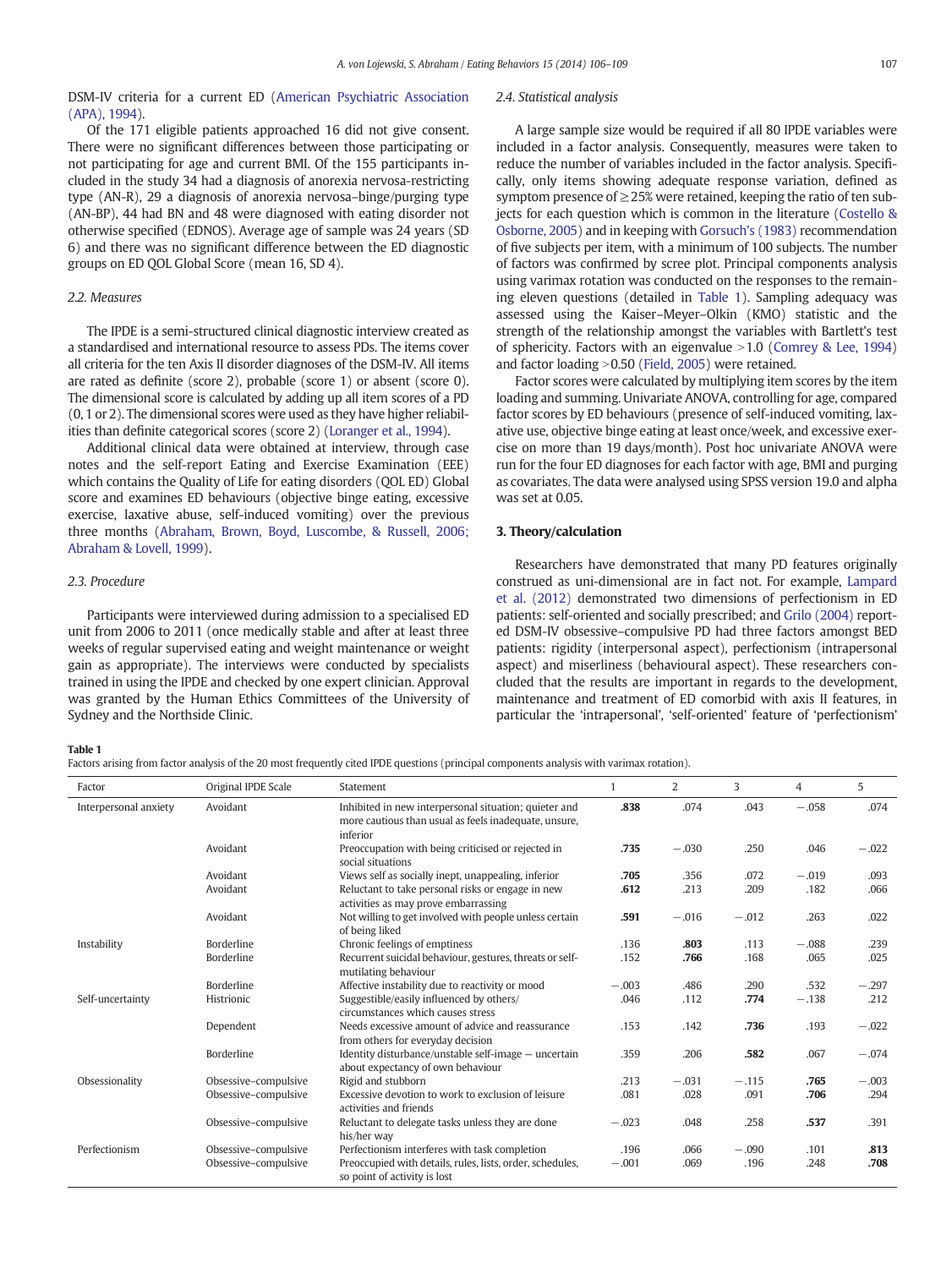[\(Lilenfeld et al., 2000; Shafran, Cooper, & Fairburn, 2002](#page-3-0)). Our aim was therefore to investigate the factor structure of the IPDE in a sample of patients with ED.

### 4. Results

Factor analysis yielded five factors accounting for 62% of the total variance (confirmed by scree plot), named 'interpersonal anxiety', 'instability', 'self-uncertainty', 'obsessionality' and 'perfectionism'. The relationship amongst the variables was strong (Bartlett's Test of Sphericity  $\chi^2 = 625.38$ , df = 120, p < 0.001), and sampling was adequate  $(KMO = 0.77)$ . Factors and their original PD classification (DSM-IV) are given in [Table 1.](#page-1-0)

Univariate analysis indicated significant differences on some factors for BMI  $\leq$ 18.5 kg/m<sup>2</sup> and purging (self-induced vomiting or laxative use) groups but not for excessive exercise or binge eating (see Table 2). Age was a significant covariate for 'instability'  $(F = 4.81,$  $p < 0.03$ ) and 'self-uncertainty' (F = 4.22,  $p < 0.04$ ) with less PD as age increases. There were no significant differences in factor scores between ED diagnostic groups when BMI, purging behaviour and age were entered as covariates.

# 5. Discussion

This study is the first to use items of the IPDE to investigate personality in ED patients using factor analysis. Five factors emerged; four were similar to factors found previously ([Goldner, Srikameswaran,](#page-3-0) [Schroeder, Livesley, & Birmingham, 1999; Thompson-Brenner, Eddy,](#page-3-0) [Satir, Boisseau, & Westen, 2008](#page-3-0)). The new factor 'self-uncertainty' comprised three items, each from a different Axis II diagnosis: being stressed by being easily influenced by others (histrionic), needing excessive amounts of reassurance for everyday decisions (dependent) and an unstable self-image characterised by not knowing what to expect of self in different situations (borderline). Previous factor-analytical studies of personality pathology in ED patients have not found a factor describing this poor self-concept, insecurity and lack of confidence observed in many ED patients ([Petrie, Greenleaf, Reel, & Carter, 2009\)](#page-3-0).

The factor 'interpersonal anxiety' contained only items from the IPDE 'avoidance' scale. An 'avoidance' factor has been extracted previously ([Espelage, Mazzeo, Sherman, & Thompson, 2002; Goldner et al.,](#page-3-0) [1999; Thompson-Brenner et al., 2008\)](#page-3-0). In this study an association with purging behaviour and lower BMI were found. Whether greater 'interpersonal anxiety' is causal, resulting from or reinforcing maintenance of lower weight and purging behaviour, is unclear.

As with previous studies, a 'perfectionism' factor was observed distinct from 'obsessionality' [\(Grilo, 2004; Lampard et al., 2012;](#page-3-0) [Thompson-Brenner et al., 2008; Westen & Harnden-Fischer, 2001\)](#page-3-0). Both factors contained items from the IPDE 'obsessive–compulsive' scale, the former emphasising interference with task completion and the latter features like non-acceptance of help, excessive devotion to work and rigidity. 'Fearing loss of control' and 'preoccupation with eating and weight controlling thoughts' differentiate ED from non-ED [\(Abraham, von Lojewski, Anderson, Clarke, & Russell, 2009\)](#page-3-0) and may explain the division of the 'obsessive–compulsive' scale of the IPDE into two factors. Whether this would occur in a different population will need investigation.

Similar to many previous studies [\(Goldner et al., 1999; Thompson-](#page-3-0)[Brenner et al., 2008; Westen & Harnden-Fischer, 2001](#page-3-0)) the factor 'instability' included features like impulsivity and self-harming behaviours, consisted only of items from the IPDE borderline scale and is highly significantly related to purging behaviour. Greater psychopathology amongst purging ED patients is well recognised ([Beumont, George, &](#page-3-0) [Smart, 1976\)](#page-3-0). Purging may account for studies showing differences in PD between different ED diagnostic groups, with borderline features usually BN and binge/purge patients ([Claes et al., 2006; Goldner et al.,](#page-3-0) [1999; Thompson-Brenner et al., 2008\)](#page-3-0). The association of 'instability' and 'self-uncertainty' with age was weak but consistent with improvement of PD in ED patients over time and with remission ([Klump et al.,](#page-3-0) [2004\)](#page-3-0). This emphasises the need to address self-esteem when treating EDs.

The strengths of this study include: the use of an examination that allows clarification of responses to ensure separation of PD from ED, and using inpatients to ensure that patients were medically stable. The limitations included: sample size restrictions and not having a comparison untreated ED group.

The personality factors found in this study include those cited as contributing to the chronicity of EDs. [Treasure et al. \(2011\)](#page-3-0) hypothesised that "negative schema common to ED, for example low self-esteem, perfectionism and striving for social value may augment existing or initiate new eating disorder behaviour" (p. 296). These factors, which may contribute to chronicity should be managed early in treatment. The personality factors found may also suggest further assessment of early attachment may improve treatment and outcome.

#### Role of funding source

There were no involvements of funding resources in this project.

#### Contributors

Astrid von Lojewski and Suzanne Abraham developed the idea of the research, analysed the data with the advice of Dr Georgina Luscombe and discussed the results. Astrid von Lojewski did the literature research and wrote the article. Suzanne Abraham coordinated the data collection and proof-read the article. Both authors contributed to and have approved the final manuscript.

#### Conflict of interest

Both authors declare that there is no conflict of interest.

#### Acknowledgements

We thank Georgina Luscombe for her statistical advice.

#### Table 2

Mean factor loading for eating disorder patients' behaviours<sup>a</sup> and BMI in the previous three months<sup>b</sup>: purging and a BMI below 18.5 kg/m<sup>2</sup>.

|                       | Purging (vomit/laxative) |           |       |       | BMI less than 18.5 kg/m2 |           |      |       |
|-----------------------|--------------------------|-----------|-------|-------|--------------------------|-----------|------|-------|
|                       | Present                  | Absent    |       |       | Yes                      | No        |      |       |
|                       | $N = 102$                | $N = 53$  |       |       | $N = 75$                 | $N = 80$  |      |       |
|                       | Mean (SD)                | Mean (SD) | н     | I)    | Mean (SD)                | Mean (SD) |      |       |
| Interpersonal anxiety | 2.5(2.1)                 | 2.1(2.2)  | 4.85  | 0.029 | 2.6(2.1)                 | 2.1(2.0)  | 7.48 | 0.007 |
| Instability           | 1.8(1.4)                 | 0.6(0.9)  | 17.65 | 0.000 | 1.1(1.2)                 | 1.8(1.5)  | 3.65 | ns    |
| Self-uncertainty      | 0.8(1.1)                 | 0.5(0.9)  | 3.50  | ns.   | 0.8(1.1)                 | 0.7(1.0)  | 0.76 | ns    |
| Obsessionality        | 0.9(1.0)                 | 0.9(1.1)  | 0.42  | ns.   | 1.0(1.2)                 | 0.8(0.9)  | 3.24 | ns    |
| Perfectionism         | 0.9(1.0)                 | 0.5(0.8)  | 9.32  | 0.003 | 0.8(1.0)                 | 0.7(0.9)  | 3.00 | ns    |
|                       |                          |           |       |       |                          |           |      |       |

<sup>a</sup> No significant differences for the behaviours of binge eating and excessive exercise for any factors.

Results of univariate ANOVA with age as a covariate; age significant for 'instability'  $F = 4.81$ , p < 0.03 and 'self-uncertainty'  $F = 4.22$ , p < 0.04.